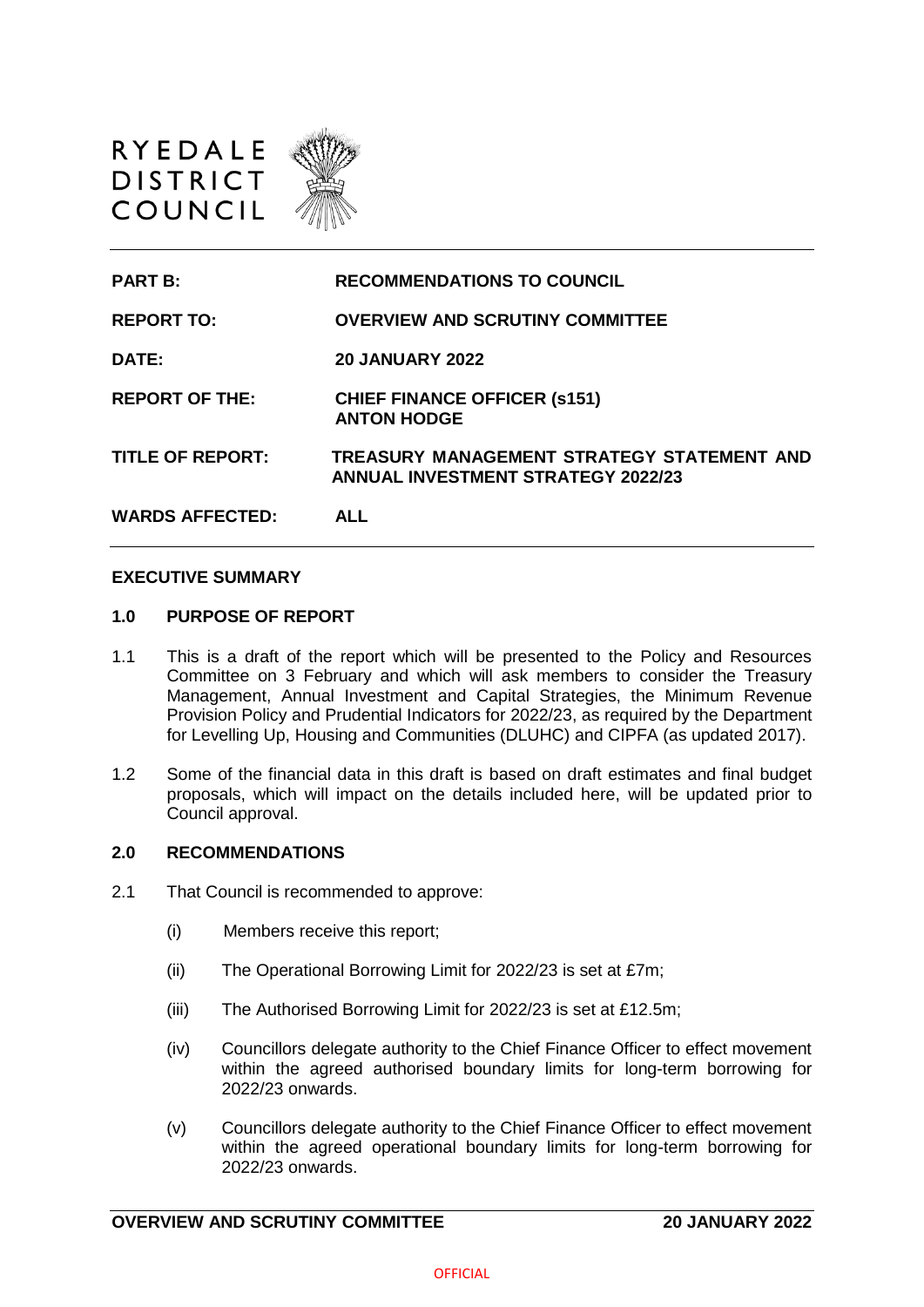- (vi) The treasury management strategy statement 2022/23 be approved.
- (vii) The minimum revenue provision policy statement for 2022/23 be approved.
- (viii) The treasury management investment strategy for 2022/23 be approved.
- (ix) The prudential indicators for 2022/23 which reflect the capital expenditure plans which are affordable, prudent and sustainable be approved.
- (x) The Capital Strategy for 2022/23 be approved

#### **3.0 REASON FOR RECOMMENDATIONS**

3.1 To ensure the Council's Treasury Management Strategy and association policies are prudent and affordable.

#### **4.0 SIGNIFICANT RISKS**

4.1 There are significant risks when investing public funds especially with unknown institutions. However, by the adoption of the CIPFA Code and a prudent investment policy, these are minimised. The employment of Treasury Advisors also helps reduce the risk.

## **5.0 POLICY CONTEXT AND CONSULTATION**

- 5.1 The Council has adopted the CIPFA Code of Practice on Treasury Management in Local Authorities and this report complies with the requirements under this code and the relevant requirements of the Local Government Act 2003.
- 5.2 The Council use the services of Link Group to provide treasury management information and advice.

## **REPORT**

#### **6.0 REPORT DETAILS**

## **6.1 TREASURY MANAGEMENT STRATEGY STATEMENT 2022/23**

- 6.1.1 The Council is required to operate a balanced budget, which broadly means that cash raised during the year will meet cash expenditure. Part of the treasury management operation is to ensure that this cash flow is adequately planned, with cash being available when it is needed. Surplus monies are invested in low risk counterparties or instruments commensurate with the Council's low risk appetite, providing adequate liquidity initially before considering investment return.
- 6.1.2 The second main function of the treasury management service is the funding of the Council's capital plans. These capital plans provide a guide to the borrowing need of the Council, essentially the longer term cash flow planning to ensure that the Council can meet its capital spending obligations. This management of longer term cash may involve arranging long or short term loans, or using longer term cash flow surpluses. On occasion any debt previously drawn may be restructured to meet Council risk or cost objectives.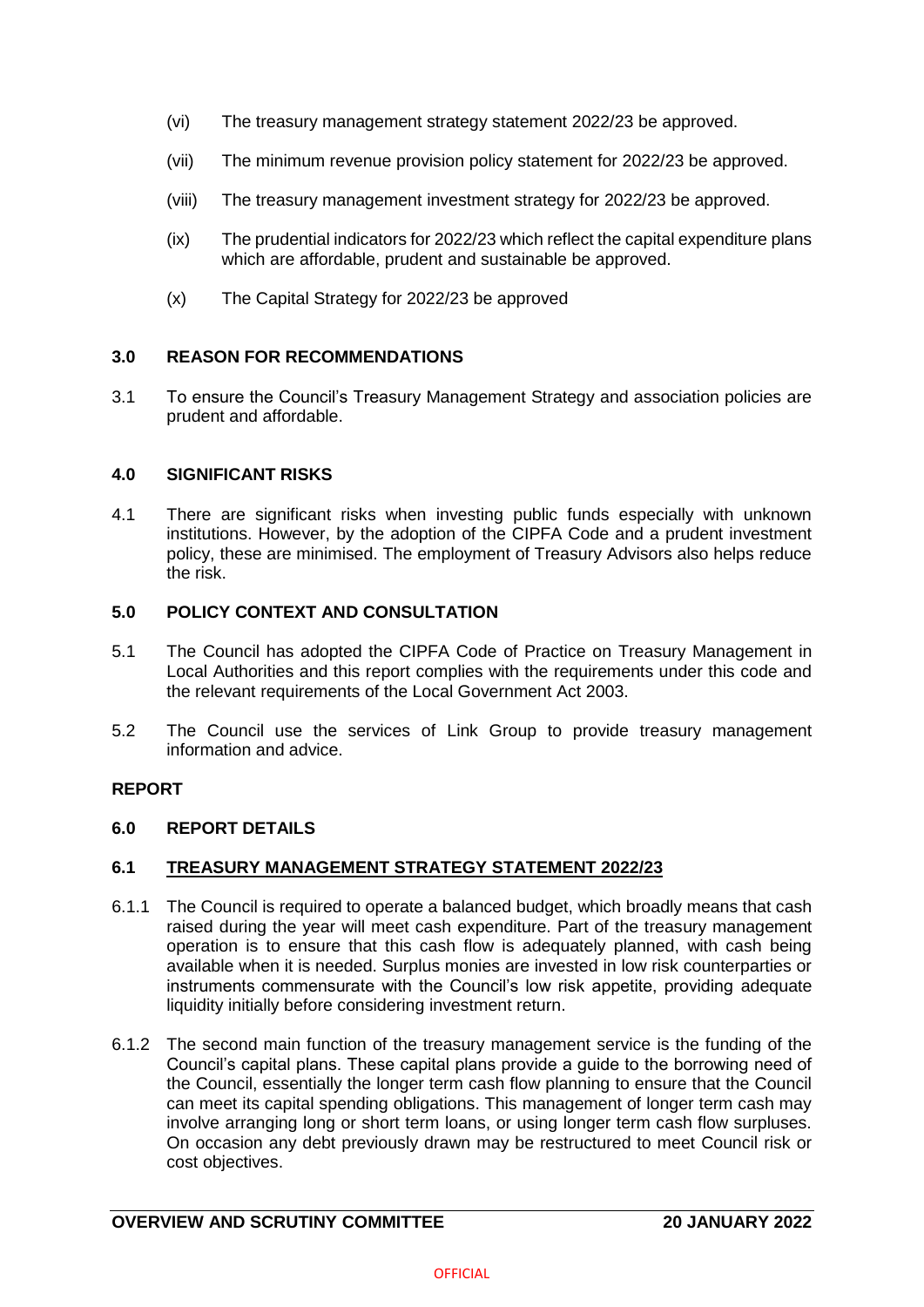- 6.1.3 The contribution the treasury management function makes to the authority is critical, as the balance of debt and investment operations ensure liquidity or the ability to meet spending commitments as they fall due, either on day-to-day revenue or for larger capital projects. The treasury operations will see a balance of the interest costs of debt and the investment income arising from cash deposits affecting the available budget. Since cash balances generally result from reserves and balances, it is paramount to ensure adequate security of the sums invested, as a loss of principal will in effect result in a loss to the General Fund Balance.
- 6.1.4 CIPFA defines treasury management as:

*"The management of the local authority's investments and cash flows, its banking, money market and capital market transactions; the effective control of the risks associated with those activities; and the pursuit of optimum performance consistent with those risks."*

## **Reporting Requirements**

6.1.5 Revised reporting was required from the 2021/22 reporting cycle due to revisions of the DLUHC Investment Guidance, the DLUHC Minimum Revenue Provision (MRP) Guidance, the CIPFA Prudential Code and the CIPFA Treasury Management Code. The primary reporting changes include the introduction of a capital strategy, to provide a longer-term focus to the capital plans, and greater reporting requirements surrounding any commercial activity undertaken under the Localism Act 2011.

## 6.1.6 **Capital Strategy**

The CIPFA revised 2017 Prudential and Treasury Management Codes requires all local authorities to prepare a capital strategy report, which will provide the following:

- a high-level long term overview of how capital expenditure, capital financing and treasury management activity contribute to the provision of services
- an overview of how the associated risk is managed
- the implications for future financial sustainability

The aim of this capital strategy is to ensure that all elected members on the full council fully understand the overall long-term policy objectives and resulting capital strategy requirements, governance procedures and risk appetite.

# 6.1.7 **Treasury Management Reporting**

The Council is required to receive and approve, as a minimum, three main reports each year, which incorporate a variety of policies, estimates and actuals. These reports are required to be adequately scrutinised by committee before being recommended to the Council. This role is undertaken by the Overview and Scrutiny Committee.

**Prudential and Treasury Indicators and Treasury Strategy** (this report) – The first and most important report covers:

- The capital plans (including prudential indicators);
- A Minimum Revenue Provision Policy (how residual capital expenditure is charged to revenue over time);
- The Treasury Management Strategy (how the investments and borrowings are to be organised) including treasury indicators; and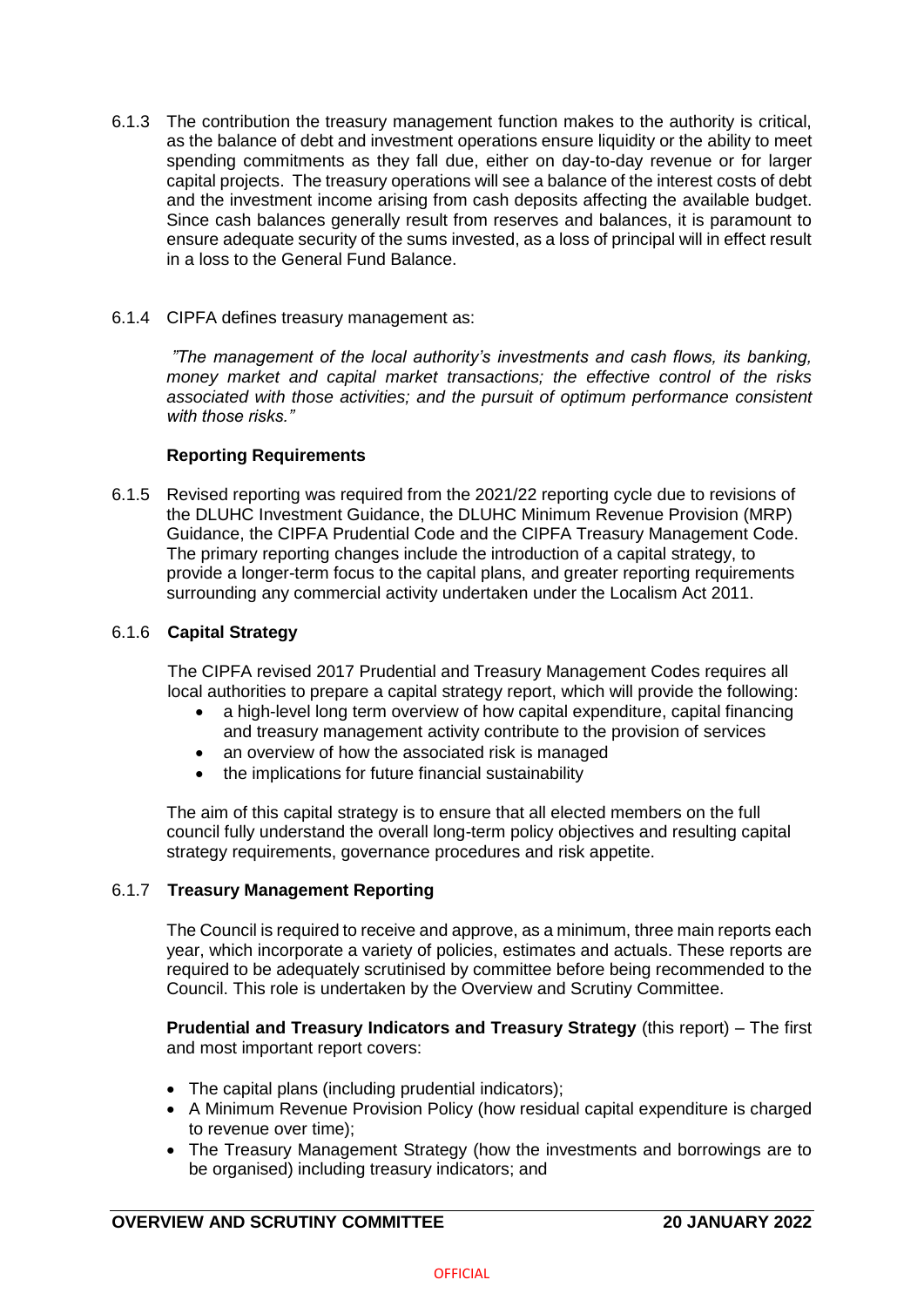• An investment strategy (the parameters on how investments are to be managed).

**A Mid Year Treasury Management Report.** This will update members with the progress of the capital position, amending prudential indicators as necessary, and whether the treasury strategy or whether any policies require revision.

**An Annual Treasury Report.** This provides details of a selection of actual prudential treasury indicators and actual treasury operations compared to the estimates within the strategy.

## **Treasury Management Strategy for 2022/23**

6.1.8 The strategy for 2022/23 covers two main areas

#### *Capital Issues*

- The capital plans and prudential indicators
- The MRP strategy

#### *Treasury Management Issues*

- The current treasury position;
- Treasury indicators which will limit the treasury risk and activities of the Council;
- Prospects for interest rates;
- The borrowing strategy;
- Policy on borrowing in advance of need;
- The investment strategy; and
- Creditworthiness policy.

These elements cover the requirements of the Local Government Act 2003, the CIPFA Prudential Code, the CLG MRP Guidance, the CIPFA Treasury Management Code and the CLG Investment Guidance.

## 6.1.9 **Training**

The CIPFA Code requires the Chief Finance Officer to ensure that members with responsibility for treasury management, particularly those with responsibility for scrutiny, receive adequate training in treasury management. Training has been provided to members by Link Group and further training will be arranged as required.

## 6.1.10 **Treasury Management Consultants**

The Council uses Link Group, Treasury Solutions as it external treasury management advisors.

The Council recognises that responsibility for treasury management decisions remains with the organisation at all times and will ensure that undue reliance is not placed upon the services of our external service providers. All decisions will be undertaken with regards to all available information, including, but not solely, our treasury advisers.

It also recognises that there is value in employing external providers of treasury management services in order to acquire access to specialist skills and resources. The Council will ensure that the terms of their appointment and the methods by which their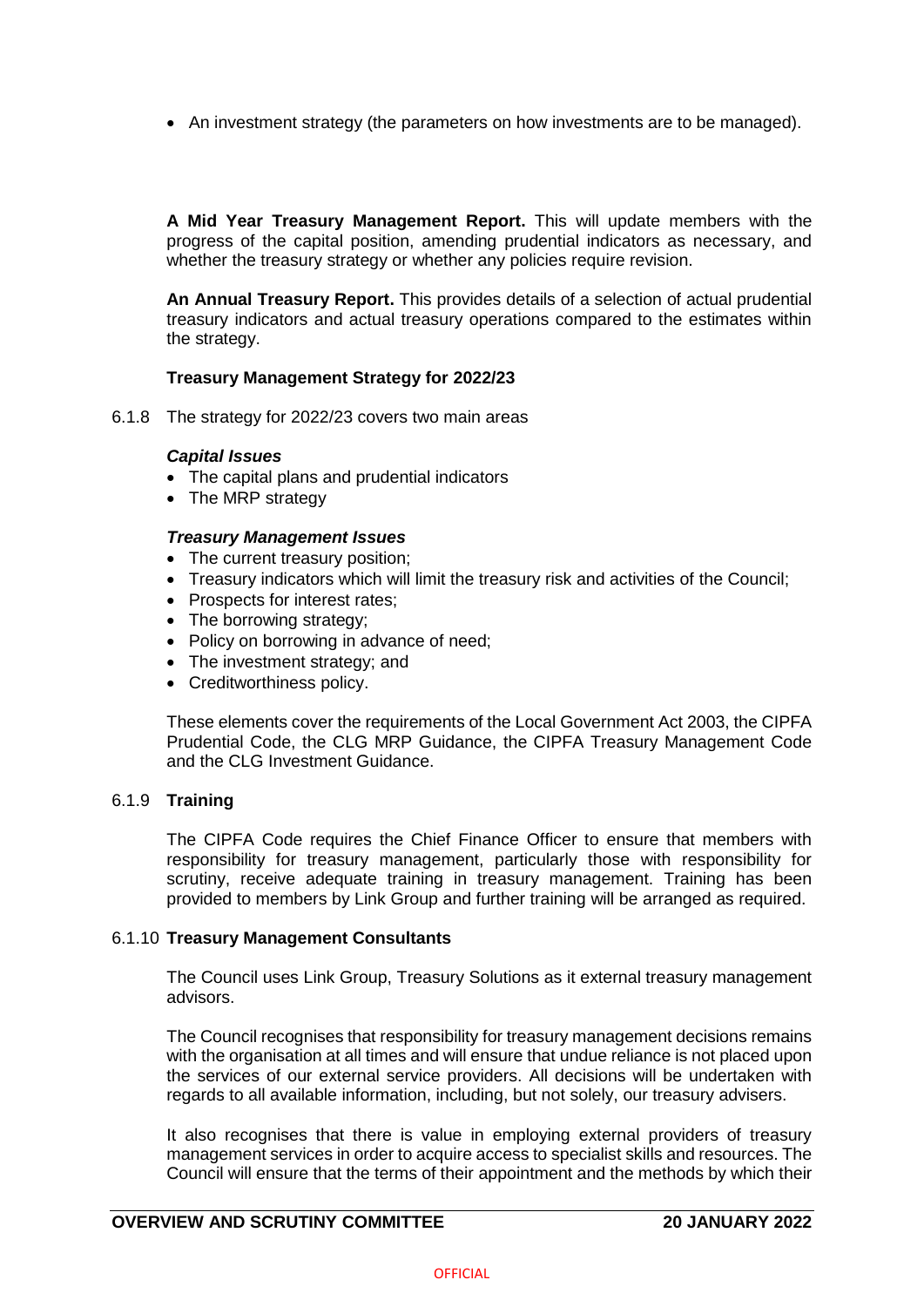value will be assessed are properly agreed and documented, and subjected to regular review.

## 6.1.11 **Treasury Management Function & Sweeping Arrangements**

Included within the service level agreement with North Yorkshire County Council (NYCC) for the provision on s151 Officer and Finance services, there is provision for treasury management support.

Reporting and monitoring processes are already in place, along with day to day support for treasury activities. It has previously been reported that discussions were underway between the Authorities' respective banks exploring the technical feasibility for Ryedale District Council to join NYCC's investment pool, and that prior to implementing such arrangements Ryedale District Council would be asked to formally adopt the Investment Strategy of NYCC.

Following on-going discussions, a solution for automated balances sweeping between banks has not been identified at present, although opportunities will continue to be investigated. It is therefore not proposed within the 2022/23 Investment strategy to adopt that of NYCC.

# **6.2 THE CAPITAL PRUDENTIAL INDICATORS 2022/23 – 2024/25**

## **Introduction**

- 6.2.1 The 'Prudential Code' provides Council's with a regime of self-regulation for borrowing money for capital purposes. A local authority can borrow as much as it wishes as long as it can afford the repayments. The Code outlines four key objectives relating to the capital investment plans and treasury management procedures of local authorities. To demonstrate that these objectives are being fulfilled the Prudential Code sets out the indicators that must be used, and the factors that must be taken into account.
- 6.2.2 The Code prescribes how the issue of affordability is measured using a set of prudential indicators. The four key objectives of the Code are to ensure that capital investment plans of local authorities are affordable, prudent and sustainable, and to ensure that treasury management decisions are taken in accordance with good professional practice. The indicators are mandatory but the figures used in the calculations are a matter for each local authority.
- 6.2.3 The prudential indicators required by the Code are designed to support and record local decision-making. They are not designed to be comparative performance indicators and the use of them in this way would be likely to be misleading and counterproductive.
- 6.2.4 The Council's capital expenditure plans are the key driver of treasury management activity. The output of the capital expenditure plans are reflected in prudential indicators, which are designed to assist members' overview and confirm capital expenditure plans.

## **Capital Expenditure.**

6.2.5 This prudential indicator is a summary of the Council's capital expenditure plans, both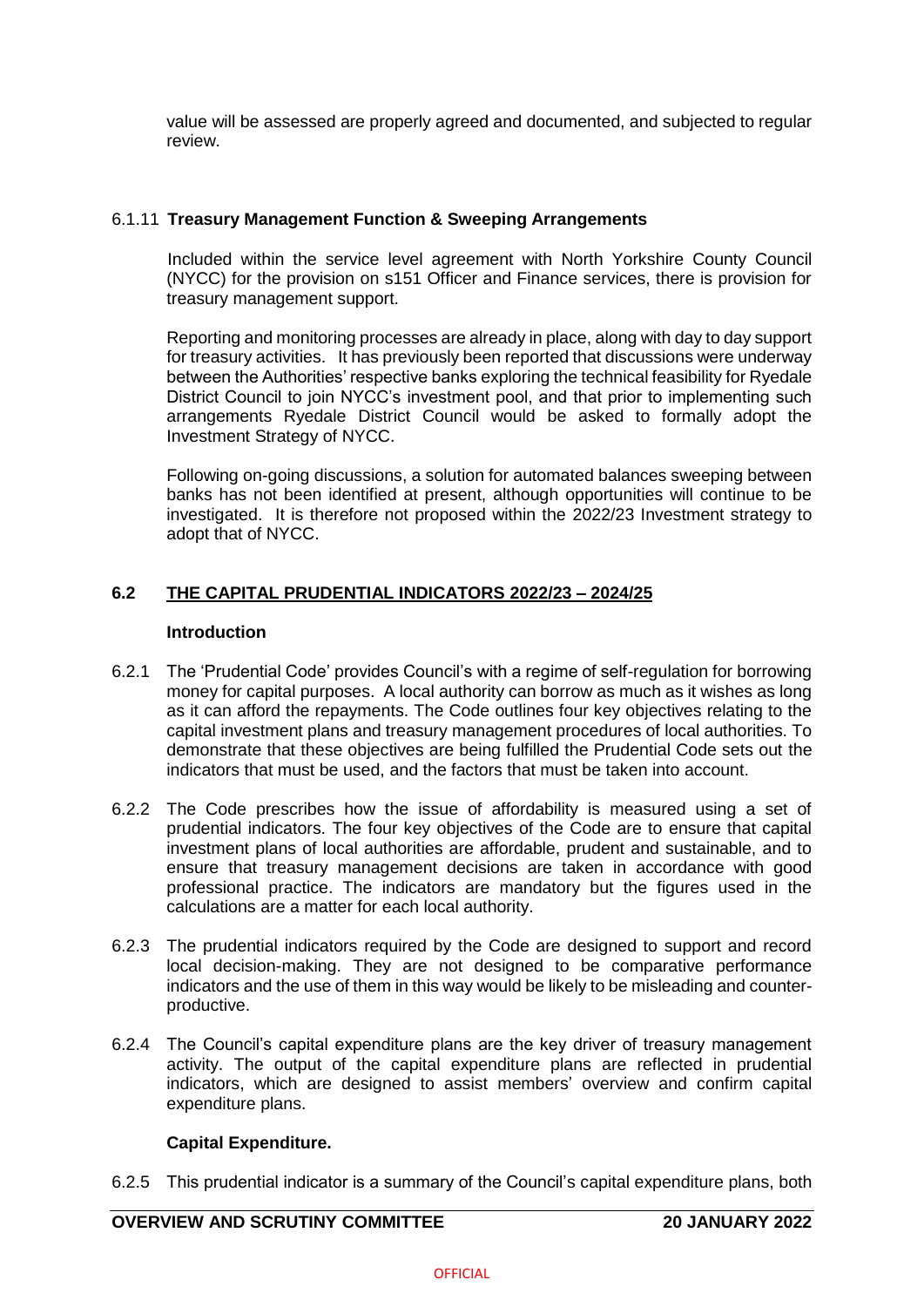those agreed previously, and those forming part of this budget cycle. *These are currently based draft estimates and final budget proposals will be updated prior to Council approval.*

| <b>Capital Expenditure</b>                             | 2020/21<br><b>Actual</b><br>£'000 | 2021/22<br><b>Estimate</b><br>£'000 |        | 2023/24<br><b>Estimate</b><br>£'000 | 2024/25<br><b>Estimate</b><br>£'000 |  |
|--------------------------------------------------------|-----------------------------------|-------------------------------------|--------|-------------------------------------|-------------------------------------|--|
| General Fund                                           | 1,015                             | 5.922                               | 11,290 | 701                                 | 646                                 |  |
| Commercial Activites /<br>Non Financial<br>Investments | 0                                 | 0                                   | 0      | 0                                   | 0                                   |  |
| Total                                                  | 1,015                             | 5,922                               | 11,290 | 701                                 | 646                                 |  |

## **Table 1: Capital Expenditure**

The above financing need excludes other long term liabilities, such as PFI and leasing arrangements which already include borrowing instruments.

# **Table 2: Financing of Capital Expenditure**

6.2.6 The table below summarises the above capital expenditure plans and how these plans are being financed by capital or revenue resources. Any shortfall of resources results in a funding need (borrowing):

|                            | 2020/21 | 2021/22  | 2022/23 | 2023/24 | 2024/25 |
|----------------------------|---------|----------|---------|---------|---------|
| <b>Capital Expenditure</b> | Actual  | Est.     | Est.    | Est.    | Est.    |
|                            | £'000   | £'000    | £'000   | £'000   | £'000   |
| <b>General Fund</b>        | 1.015   | 5,922    | 11,290  | 701     | 646     |
| Total                      | 1,015   | 5,922    | 11,290  | 701     | 646     |
| <b>Financed By:</b>        |         |          |         |         |         |
| Revenue & Reserves         | -238    | $-2,314$ | TBC     | TBC     | TBC     |
| <b>Capital Receipts</b>    | $-35$   | $-20$    |         |         |         |
| Grants                     | -743    | $-2,155$ |         |         |         |
| Borrowing - Leases         | 0       | $-1,433$ |         |         |         |
| <b>Net Financing Need</b>  | 0       | 0        | 0       | 0       | 0       |

*Note: These are currently based draft estimates and final budget proposals will be updated prior to Council approval.* 

# **The Council's Borrowing Need (the Capital Financing Requirement)**

6.2.7 The second prudential indicator is the Council's Capital Financing Requirement (CFR). The CFR is simply the total historic outstanding capital expenditure which has not yet been paid for from either revenue or capital resources. It is essentially a measure of the Council's underlying borrowing need. Any capital expenditure above, which has not immediately been paid for, will increase the CFR.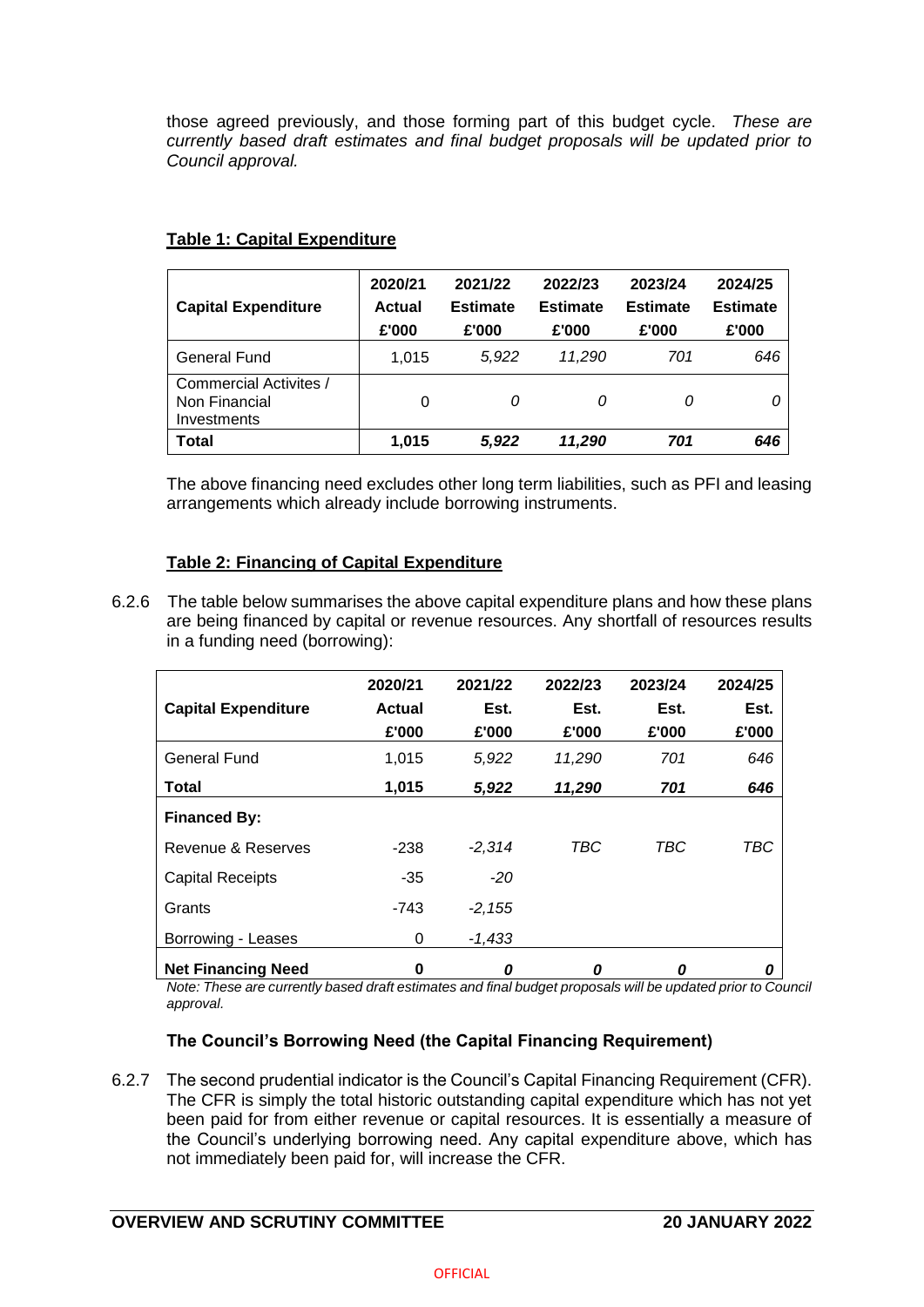6.2.8 The CFR does not increase indefinitely, as the minimum revenue provision (MRP) is a statutory annual revenue charge which broadly reduces the borrowing need in line with each assets life. The Council is asked to approve the CFR projections below:

|                                                | 2020/21 | 2021/22 | 2022/23  | 2023/24  | 2024/25         |
|------------------------------------------------|---------|---------|----------|----------|-----------------|
|                                                | Actual  | Est.    | Est.     | Est.     | <b>Estimate</b> |
|                                                | £000    | £000    | £000     | £000     | £'000           |
| <b>CFR General Fund</b>                        | 1,553   | 1,518   | 1,483    | 1,447    | 1,412           |
| <b>CFR GF Leases</b>                           | 514     | 560     | 421      | 278      | 678             |
| CFR Commercial / Non-<br>financial investments | 0       | 0       | $\Omega$ | 0        | 0               |
| <b>Total CFR</b>                               | 2,067   | 2,078   | 1,904    | 1,725    | 2,090           |
| <b>Movement in CFR</b>                         | 366     | 10      | -174     | -178     | $-182$          |
| Movement in CFR represented by:-               |         |         |          |          |                 |
| Net Financing need for the<br>year             | 547     | 219     | 0        | $\Omega$ | 547             |
| Less MRP & Other<br>Financing movements        | -181    | -209    | -174     | -178     | -182            |
| <b>Movement in CFR</b>                         | 366     | 10      | -174     | -178     | 364             |

## **Table 3: Capital Financing Requirement**

*Note: These are currently based draft estimates and final budget proposals will be updated prior to Council approval.* 

6.2.9 The CFR includes any other long term liabilities (e.g. finance leases) brought onto the balance sheet. Whilst this increases the CFR, and therefore the Council's borrowing requirement, these types of scheme include a borrowing facility and so the Council is not required to separately borrow for these schemes. These are also shown in Table 3.

## **Affordability Prudential Indicators**

- 6.2.10 The previous sections cover the overall capital and control of borrowing prudential indicators, but within this framework prudential indicators are required to assess the affordability of the capital investment plans. These provide an indication of the impact of the capital investment plans on the Council's overall finances. The Council is asked to approve the following indicator:
- 6.2.11 The indicator of actual and estimates of the ratio of financing costs to net revenue stream identifies the trend in the cost of capital (borrowing and other long term obligation costs net of investment income) against the net revenue stream. These are shown in Table 4. The estimates of financing costs include current commitments and the proposals in this report.

|                     | 2020/21 | 2021/22 | 2022/23 | 2023/24 | 2024/25 |
|---------------------|---------|---------|---------|---------|---------|
|                     | Actual  | Est.    | Est.    | Est.    | Est.    |
|                     | %       | %       | %       | %       | %       |
| <b>General Fund</b> | 0.76    | 2.37    | 2.04    | 1.58    | $-0.15$ |

## **Table 4: Ratio of Financing Costs to Net Revenue Stream**

*Note: These are currently based draft estimates and final budget proposals will be updated prior to Council approval.* 

# **OVERVIEW AND SCRUTINY COMMITTEE 20 JANUARY 2022**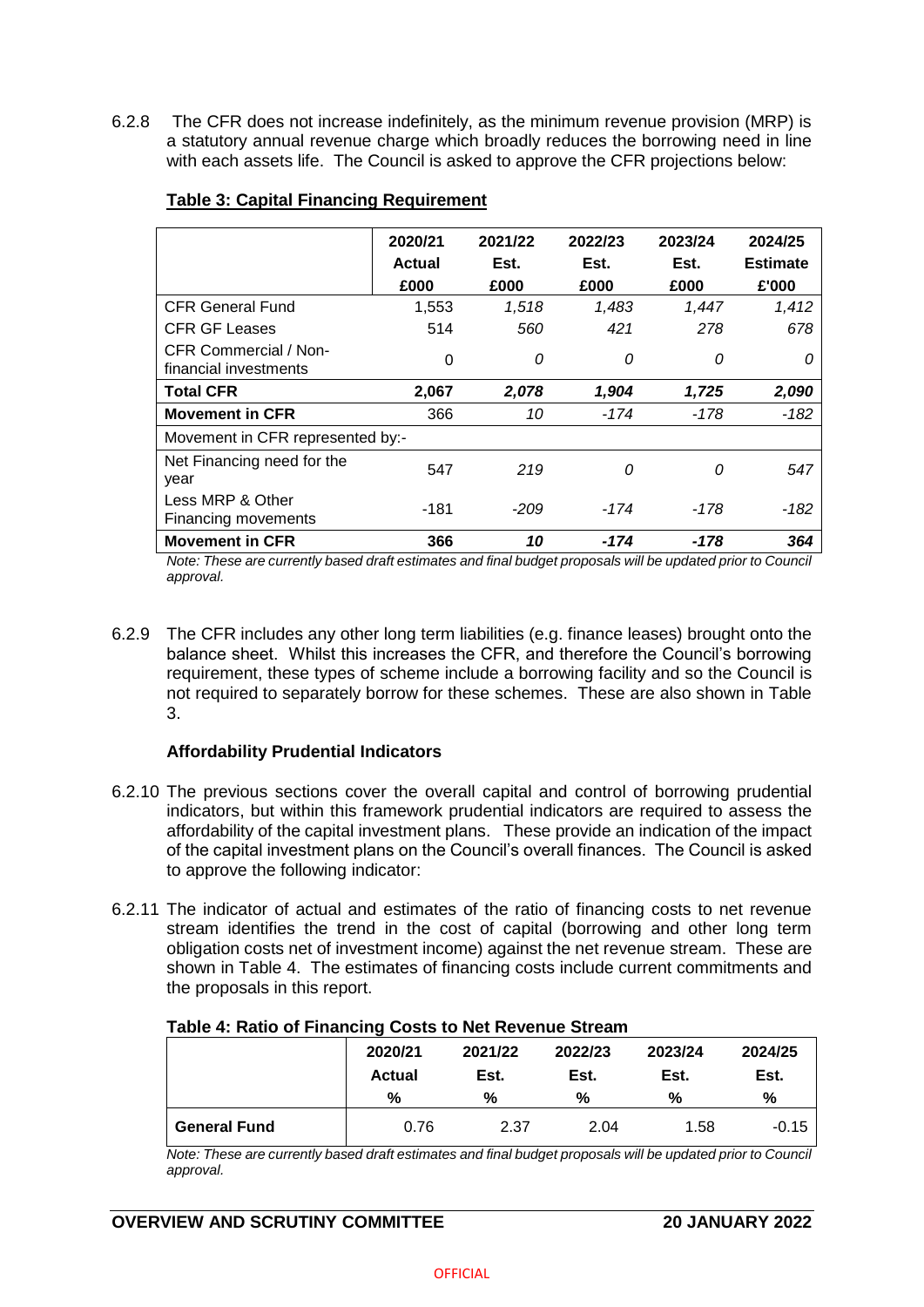# **6.3 MINIMUM REVENUE PROVISION POLICY STATEMENT 2022/23**

#### **Introduction**

6.3.1 The Council is required to pay off an element of the accumulated General Fund capital spend each year (the CFR) through a revenue charge (the minimum revenue provision – MRP), although it is also allowed to undertake additional voluntary payments if required (voluntary revenue provision – VRP).

DLUHC Regulations have been issued which require the full Council to approve an MRP Policy Statement in advance of each year. A variety of options are provided to councils so long as there is a prudent provision. The Council is recommended to approve the following MRP Statement.

#### **Minimum Revenue Provision Policy**

- 6.3.2 The Council's MRP policy is based on the Governments Statutory Guidance and following a review no further changes are considered necessary and the policy for 2022/23 is therefore as follows:
	- (a) For all **Capital expenditure incurred before 1 April 2008** which formed the General Fund Capital Financing Requirement (CFR) that is capital expenditure funded through borrowing will be charged at 4% of the outstanding balance each year.
	- (b) From 1 April 2018 for all unsupported borrowing (including PFI and finance leases) the MRP policy will be either:
	- **Asset life method** MRP will be based on the estimated life of the assets, in accordance with the regulations (this option must be applied for any expenditure capitalised under a Capitalisation Direction) (option 3);
	- **Depreciation method**  MRP will follow standard depreciation accounting procedures (option 4);

These options provide for a reduction in the borrowing need over approximately the asset's life

Total MRP for 2022/23 is currently estimated at £174k, (£35k internal borrowing, and £139k for leases).

6.3.3 MRP Overpayments - A change introduced by the revised DLUHC MRP Guidance was the allowance that any charges made over the statutory minimum revenue provision (MRP), voluntary revenue provision or overpayments (VRP), can, if needed, be reclaimed in later years if deemed necessary or prudent. In order for these sums to be reclaimed for use in the budget, this policy must disclose the cumulative overpayment made each year. At present there are no plans to make voluntary revenue provisions (VRP).

## **6.4 BORROWING STRATEGY 2022/23**

6.4.1 The capital expenditure plans provide details of the service activity of the Council. The treasury management function ensures that the Council's cash is organised in accordance with the relevant professional codes, so that sufficient cash is available to

# **OVERVIEW AND SCRUTINY COMMITTEE 20 JANUARY 2022**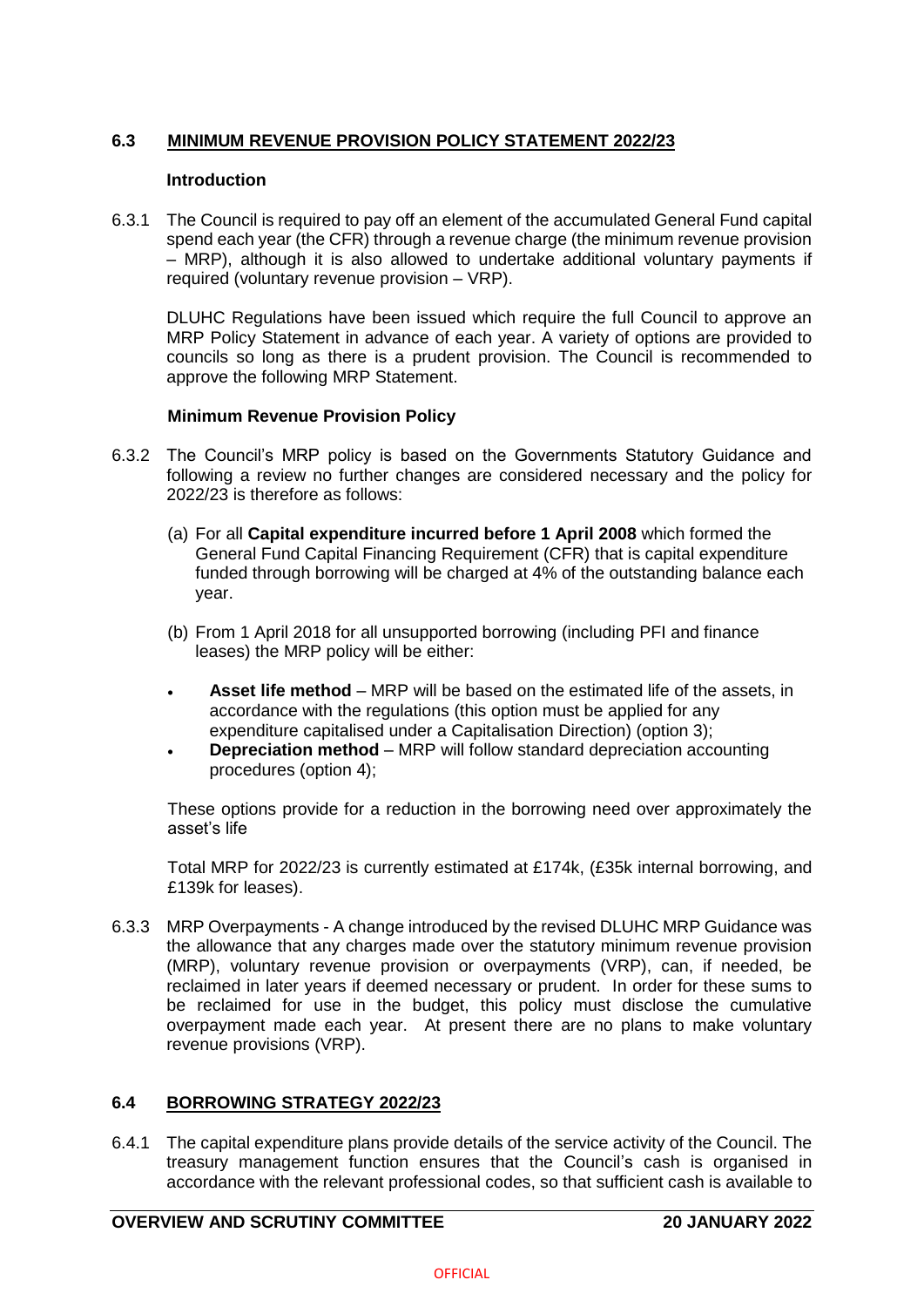meet the service activity. This will involve both the organisation of the cash flow and, where capital plans require, the organisation of appropriate borrowing facilities. The strategy covers the relevant treasury / prudential indicators, the current and projected debt positions and the annual investment strategy.

6.4.2 The Council's treasury portfolio position at 31 December 2021, is shown in Table 5.

|                             |             | Principal |      | Ave. Rate |
|-----------------------------|-------------|-----------|------|-----------|
|                             |             | £m        | £m   | ℅         |
| Fixed rate funding          | <b>PWLB</b> | 1.5       |      |           |
|                             | Market      | 0.0       |      | 3.44      |
|                             |             |           |      |           |
| Variable rate funding       | <b>PWLB</b> | 0.0       |      |           |
|                             | Market      | 0.0       | 0.0  | 0         |
|                             |             |           |      |           |
| Other long term liabilities | Leases      | 0.6       |      | 3.68      |
|                             |             |           |      |           |
| <b>Total Debt</b>           |             |           | 2.0  | 3.50      |
|                             |             |           |      |           |
| <b>Total Investments</b>    |             |           | 37.9 | 0.11      |

# **Table 5: Current Treasury Portfolio at 31/12/21**

6.4.3 Forward projections are summarised in Table 6. The table shows the actual external borrowing (the treasury management operations), against the capital borrowing need (the Capital Financing Requirement - CFR), highlighting any over or under borrowing.

| <b>Table 6: Forecasted Portfolio Position</b> |  |
|-----------------------------------------------|--|
|                                               |  |

|                                     | 2021/22<br><b>F'cast</b><br>£000 | 2022/23<br><b>F'cast</b><br>£000 | 2023/24<br><b>F'cast</b><br>£000 | 2024/25<br><b>F'cast</b><br>£000 |
|-------------------------------------|----------------------------------|----------------------------------|----------------------------------|----------------------------------|
| <b>External Borrowing</b>           |                                  |                                  |                                  |                                  |
| Borrowing at 1 April                | 1,513                            | 1,473                            | 1,434                            | 1,394                            |
| <b>Expected Change in Borrowing</b> | -39                              | $-39$                            | $-39$                            | $-39$                            |
| Leases                              | 560                              | 421                              | 278                              | 678                              |
| <b>Actual Borrowing at 31 March</b> | 2,034                            | 1,855                            | 1,673                            | 2,033                            |
| CFR - the borrowing need            | 2,078                            | 1,904                            | 1,725                            | 2,090                            |
| Under / (over) borrowing            | 44                               | 48                               | 53                               | 57                               |
| <b>Investments</b>                  |                                  |                                  |                                  |                                  |
| <b>Total Investments</b>            | 24,377                           | 19,872                           | 10,421                           | 7,690                            |
| <b>Investment Change</b>            | $-1,831$                         | $-4,505$                         | $-9,451$                         | $-2,731$                         |
| <b>Net Borrowing</b>                | $-22,343$                        | -18,017                          | $-8,748$                         | $-5,667$                         |

*Note: These are currently based draft estimates and final budget proposals will be updated prior to Council approval.* 

# **Treasury Limits for 2022/23 to 2024/25**

6.4.5 Ryedale District Council has, at any point in time, a number of cash flows both positive and negative, and manages its treasury position in terms of its borrowings and investments in accordance with its approved treasury management strategy and practices. In day-to-day cash management, no distinction can be made between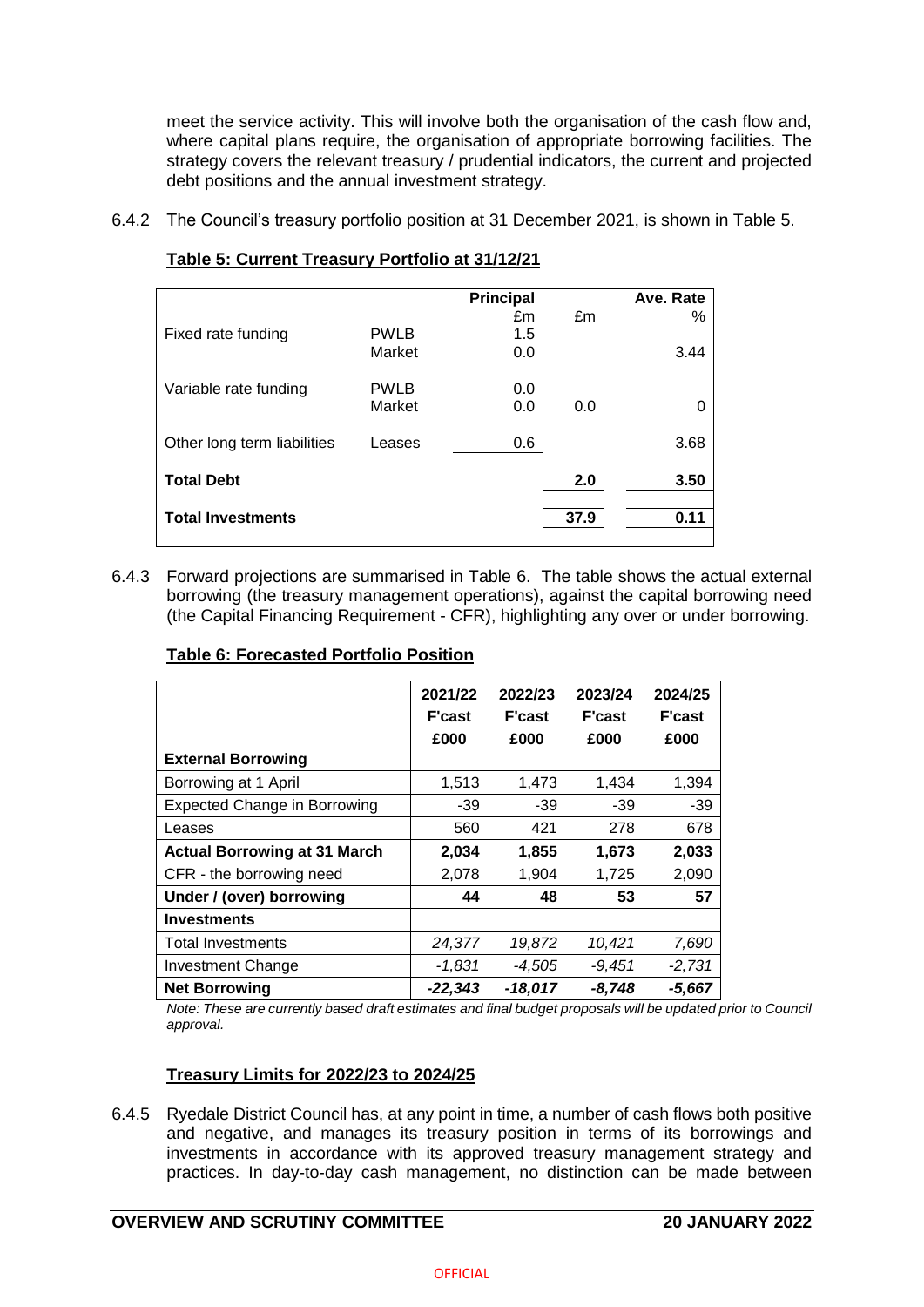revenue and capital cash. External borrowing arises as a consequence of all the financial transactions of the authority and not simply those arising from capital spending

6.4.6 CIPFA's Prudential code for Capital Finance in Local Authorities' includes the following key indicator of prudence;

*"In order to ensure that over the medium term net borrowing will only be for a capital purpose, the local authority should ensure that net external borrowing does not, except in the short term, exceed the total of capital financing requirement in the preceding year plus the estimates of any additional capital financing requirement for the current and the next two financial years."*

- 6.4.7 The Chief Finance Officer reports that the authority had no difficulty meeting this requirement in 2020/21, nor are any difficulties envisaged for the current (2021/22) or future years (2022/23 – 2024/25). This view takes into account current commitments, existing plans and the proposals in the budget.
- 6.4.8 The Council must have regard to the Prudential Code when setting the Authorised Limit, which essentially requires it to ensure that total capital investment remains within sustainable limits and, in particular, that the impact upon its future council tax levels is 'acceptable'. It reflects the level of external borrowing which, while not desired, could be afforded in the short term, but is not sustainable in the longer term.
- 6.4.9 Whilst termed an "Affordable Borrowing Limit", it incorporates the capital plans to be considered for inclusion in corporate financing by both external borrowing and other forms of liability, such as credit arrangements.
- 6.4.10 The Authorised Limit for external borrowing is a key prudential indicator and represents a control on the maximum level of borrowing. It is a limit beyond which external borrowing is prohibited, and this limit needs to be set or revised by the full Council on a rolling basis, for the forthcoming financial year and two successive financial years. This information is shown in table 7.

| <b>Authorised Limit</b>     | 2021/22<br><b>Estimate</b><br>£'000 | 2022/23<br><b>Estimate</b><br>£'000 | 2023/24<br><b>Estimate</b><br>£'000 | 2024/25<br><b>Estimate</b><br>£'000 |
|-----------------------------|-------------------------------------|-------------------------------------|-------------------------------------|-------------------------------------|
| Debt                        | 10,000                              | 10,000                              | 10,000                              | 10,000                              |
| Other long term liabilities | 2.500                               | 2.500                               | 2.500                               | 2,500                               |
| Total                       | 12.500                              | 12.500                              | 12,500                              | 12,500                              |

## **Table 7: Authorised Borrowing Limit**

6.4.11 The Operational Boundary is the limit beyond which external borrowing is not normally expected to exceed and within which officers will manage the Council's external debt position. In most cases, this would be a similar figure to the CFR, but may be lower or higher depending on the levels of actual borrowing. This information is shown in table 8.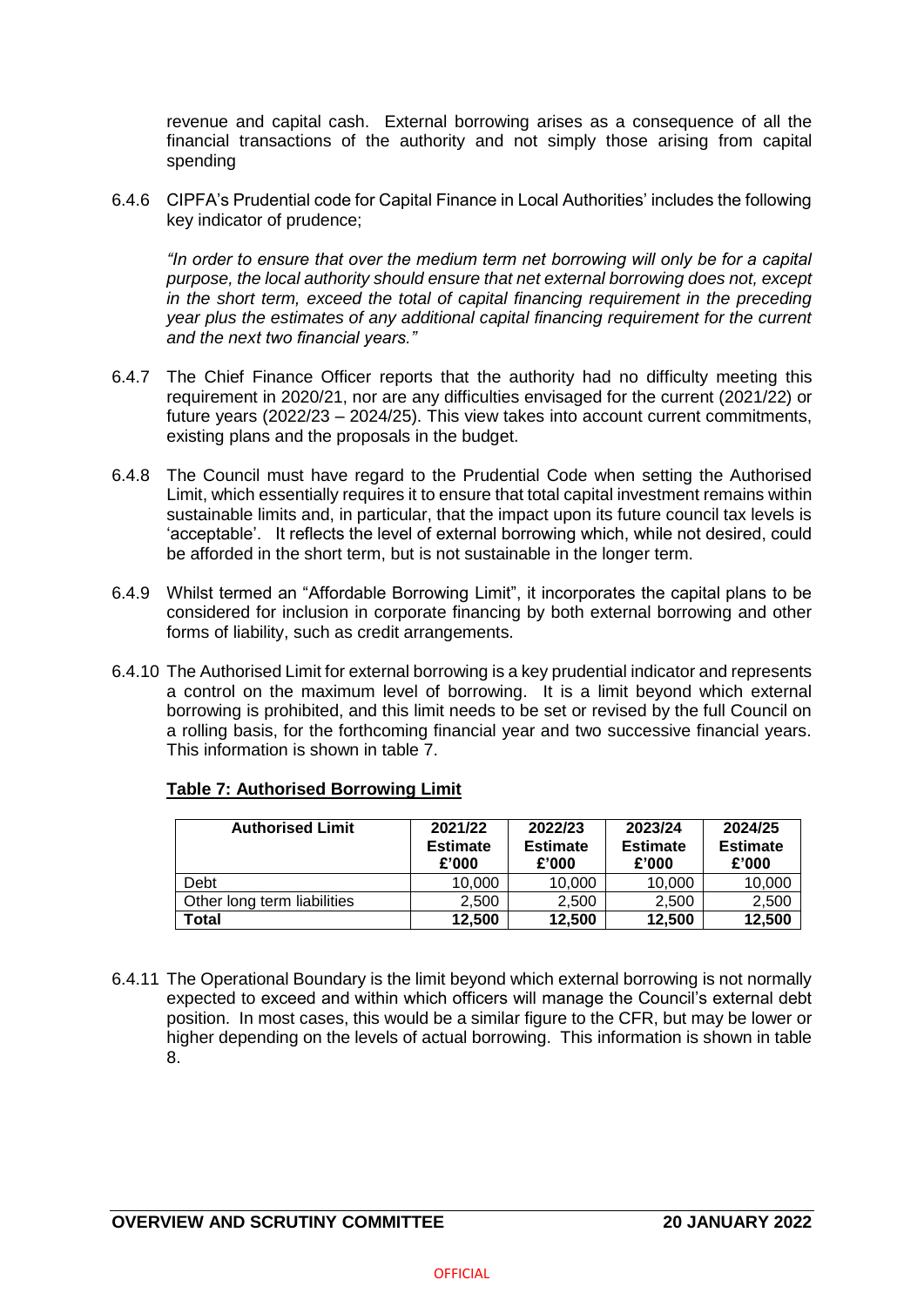# **Table 8: Operational Borrowing Limit**

| <b>Operational Boundary</b> | 2021/22<br><b>Estimate</b><br>£'000 | 2022/23<br><b>Estimate</b><br>£'000 | 2023/24<br><b>Estimate</b><br>£'000 | 2024/25<br><b>Estimate</b><br>£'000 |
|-----------------------------|-------------------------------------|-------------------------------------|-------------------------------------|-------------------------------------|
| Debt                        | 5,000                               | 5,000                               | 5,000                               | 5,000                               |
| Other long term liabilities | 2,000                               | 2,000                               | 2.000                               | 2,000                               |
| Total                       | 7,000                               | 7,000                               | 7.000                               | 7,000                               |

- 6.4.12 In respect of its external debt, table 8 details the proposed authorised limits for the Council's total external debt gross of investments for the next three financial years which councillors are recommended to approve. These limits separately identify borrowing from other long-term liabilities such as finance leases. It is also recommended that members continue to delegate authority to the Chief Finance Officer, within the total limit for any individual year, to effect movement between the separately agreed limits for borrowing and other long term liabilities. Any such changes made will be reported to Overview & Scrutiny Committee at its next meeting following the change.
- 6.4.13 The Chief Finance Officer reports that these authorised limits are consistent with the authority's current commitments, existing plans and the proposals in the budget for capital expenditure and financing, and with its approved treasury management policy statement and practices. The Chief Finance Officer confirms that they are based on the estimate of the most likely, prudent but not worst-case scenario, with sufficient headroom over and above this to allow for operational management, for example unusual cash movements. Risk analysis and risk management strategies have been taken into account; as have plans for capital expenditure, estimates of the capital financing requirement and estimates of cash flow requirements for all purposes.

## **Prospects for Interest Rates**

6.4.13 The Council has appointed Link Group as its treasury advisor and part of their service is to assist the Council to formulate a view on interest rates. Annex 1 draws together a number of current city forecasts for short term (bank rate) and longer fixed interest rates. Table 9 gives the Link central view.

| <b>Link Group Interest Rate View</b> |        | 20.12.21      |               |               |          |               |          |               |        |               |          |               |          |          |
|--------------------------------------|--------|---------------|---------------|---------------|----------|---------------|----------|---------------|--------|---------------|----------|---------------|----------|----------|
|                                      | Dec-21 | <b>Mar-22</b> | <b>Jun-22</b> | <b>Sep-22</b> | $Dec-22$ | <b>Mar-23</b> | $Jun-23$ | <b>Sep-23</b> | Dec-23 | <b>Mar-24</b> | $Jun-24$ | <b>Sep-24</b> | $Dec-24$ | $Mar-25$ |
| <b>BANK RATE</b>                     | 0.25   | 0.25          | 0.50          | 0.50          | 0.50     | 0.75          | 0.75     | 0.75          | 0.75   | 1.00          | 1.00     | 1.00          | 1.00     | 1.25     |
| 3 month ave earnings                 | 0.20   | 0.30          | 0.50          | 0.50          | 0.60     | 0.70          | 0.80     | 0.90          | 0.90   | 1.00          | 1.00     | 1.00          | 1.00     | 1.00     |
| 6 month ave earnings                 | 0.40   | 0.50          | 0.60          | 0.60          | 0.70     | 0.80          | 0.90     | 1.00          | 1.00   | 1.10          | 1.10     | 1.10          | 1.10     | 1.10     |
| 12 month ave earnings                | 0.70   | 0.70          | 0.70          | 0.70          | 0.80     | 0.90          | 1.00     | 1.10          | 1.10   | 1.20          | 1.20     | 1.20          | 1.20     | 1.20     |
| 5 yr PWLB                            | 1.40   | 1.50          | 1.50          | 1.60          | 1.60     | 1.70          | 1.80     | 1.80          | 1.80   | 1.90          | 1.90     | 1.90          | 2.00     | 2.00     |
| 10 yr PWLB                           | 1.60   | 1.70          | 1.80          | 1.80          | 1.90     | 1.90          | 2.00     | 2.00          | 2.00   | 2.10          | 2.10     | 2.10          | 2.20     | 2.30     |
| 25 vr PWLB                           | 1.80   | 1.90          | 2.00          | 2.10          | 2.10     | 2.20          | 2.20     | 2.20          | 2.30   | 2.30          | 2.40     | 2.40          | 2.50     | 2.50     |
| 50 yr PWLB                           | 1.50   | 1.70          | 1.80          | 1.90          | 1.90     | 2.00          | 2.00     | 2.00          | 2.10   | 2.10          | 2.20     | 2.20          | 2.30     | 2.30     |

## **Table 9: Link View interest rate forecast – January 2022**

# **Borrowing Requirement**

6.4.14 The Council is currently forecasting a marginally under-borrowed position in 2021/22. This means that the Council's capital borrowing is lower than the underlying need to borrow. As a result of the capital expenditure plans set out in 6.2.5, Table 1, the Council is expected to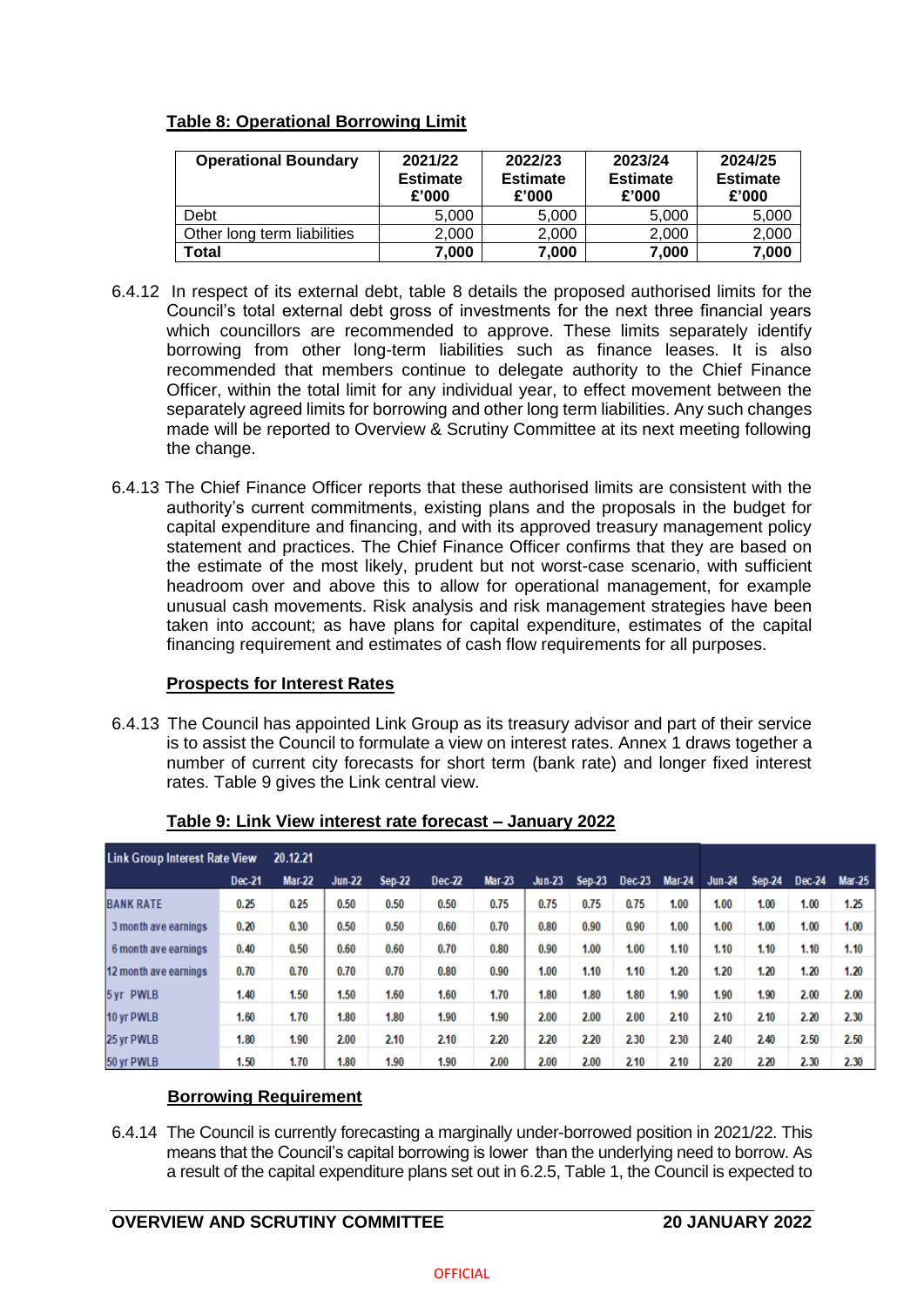be maintain an under-borrowed position from 2022/23 onwards as shown in Table 10 below. This is a prudent strategy as investment returns are low and counterparty risk is relatively high – this approach will be carefully monitored during 2022/23.

## **Table 10: Borrowing Position**

|                                      | 2021/22 | 2022/23 | 2023/24 | 2024/25 |
|--------------------------------------|---------|---------|---------|---------|
| Under / (Over) Borrowing             | £000    | £000    | £000    | £000    |
| <b>External Debt</b>                 |         |         |         |         |
| <b>GF Ext Borrowing</b>              | 1.474   | 1.434   | 1.395   | 1,355   |
| <b>Capital Financing Requirement</b> | 1,518   | 1.483   | 1.447   | 1.412   |
| Under / (Over) Borrowing             | 44      | 48      | 53      | 57      |

\* The table above excludes leases from the under / over borrowed position, unlike table 6 – Forecasted Portfolio Position.

- 6.4.15 Against this background and the risks within the economic forecast, caution will be adopted with the 2022/23 treasury operations. The Chief Finance Officer will monitor interest rates in financial markets and adopt a pragmatic approach to changing circumstances.
- 6.4.16 The current capital programme funding forecasts for 2022/23 to 2024/25 shows there is currently no borrowing requirement. However, borrowing needs will be reviewed as the capital programmes are confirmed. Any decisions will be reported to Overview & Scrutiny committee at the next available opportunity.

# **Treasury Management Limits on Activity**

- 6.4.17 There are three debt related treasury activity limits. The purpose of these are to restrain the activity of the treasury function within certain limits, thereby managing risk and reducing the impact of any adverse movement in interest rates. However, if these are set to be too restrictive they will impair the opportunities to reduce costs / improve performance. The indicators are:
	- Upper limits on variable interest rate exposure. This identifies a maximum limit for variable interest rates;
	- Upper limits on fixed interest rate exposure. This is similar to the previous indicator and covers a maximum limit on fixed interest rates;
	- Maturity structure of borrowing. These gross limits are set to reduce the Council's exposure to large fixed rate sums falling due for refinancing, and are required for upper and lower limits.

## **The Council is asked to approve the following treasury indicators and limits:**

| $\frac{0}{0}$                     | 2022/23<br>£'000 | 2023/24<br>£'000 | 2024/25<br>£'000 |
|-----------------------------------|------------------|------------------|------------------|
| <b>Interest Rates Exposure</b>    | <b>Upper</b>     | <b>Upper</b>     | <b>Upper</b>     |
| <b>Borrowing:</b>                 |                  |                  |                  |
| Limits on fixed interest rates    | 100%             | 100%             | 100%             |
| Limits on variable interest rates | 5%               | 5%               | 5%               |
| <b>Investments:</b>               |                  |                  |                  |
| Limits on fixed interest rates    | 100%             | 100%             | 100%             |
| Limits on variable interest rates | 50%              | 50%              | 50%              |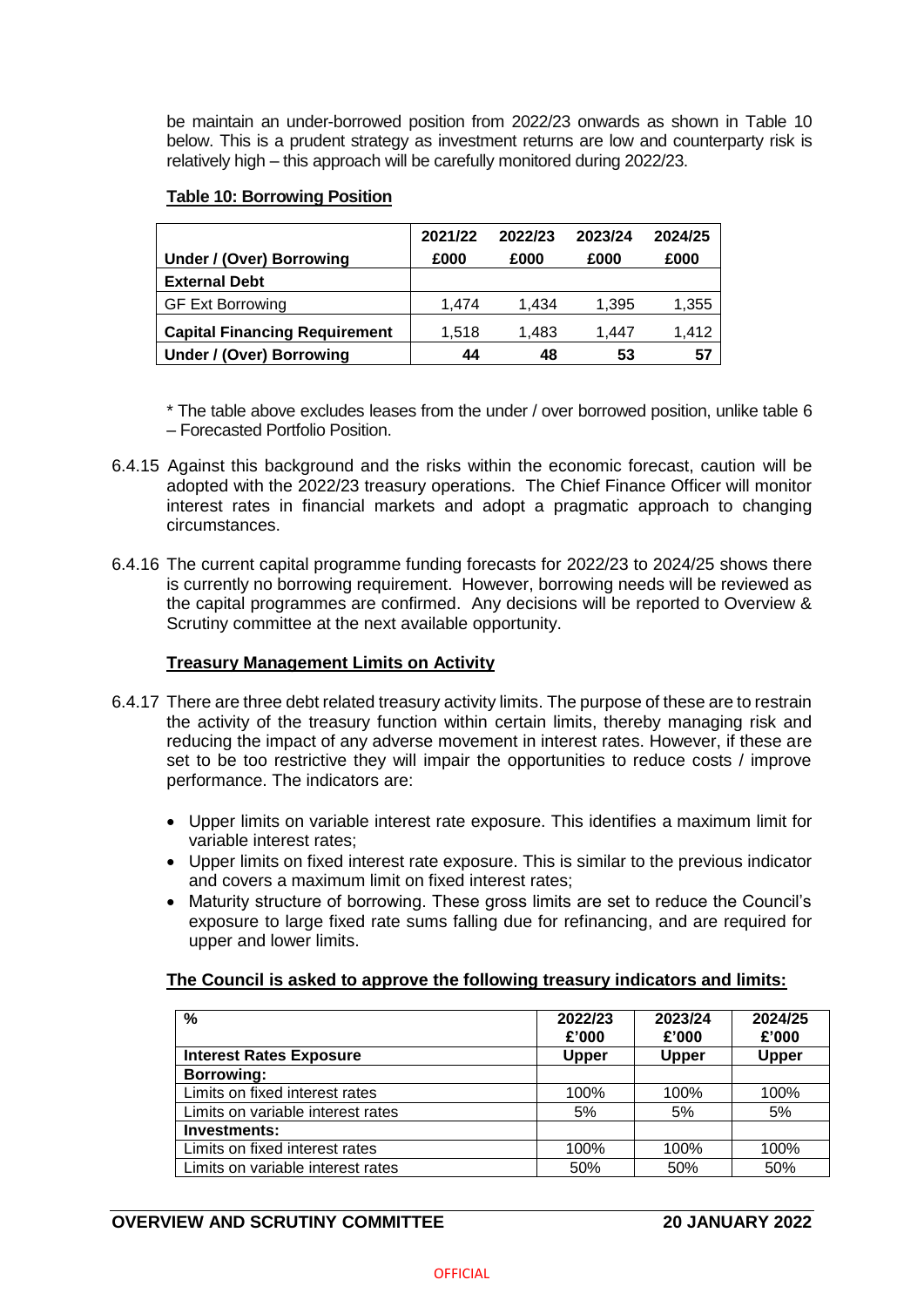| <b>Maturity Structure New Borrowing 2022/23</b> | Lower | Upper      |
|-------------------------------------------------|-------|------------|
| Under 12 months                                 | 0%    | 20%        |
| 12 Months and within 2 Years                    | 0%    | <b>20%</b> |
| 2 Years and within 5 Years                      | 0%    | 50%        |
| 5 Years and within 10 Years                     | 0%    | 50%        |
| 10 Years and within 15 Years                    | 0%    | 50%        |
| 15 Years and over                               | 90%   | 20%        |

## **Policy on Borrowing in Advance of Need**

6.4.18 The Council will not borrow more than or in advance of its needs purely in order to profit from the investment of the extra sums borrowed. Any decision to borrow in advance will be within forward approved Capital Financing Requirement estimates, and will be considered carefully to ensure that value for money can be demonstrated and that the Council can ensure the security of such funds.

#### **6.5 ANNUAL INVESTMENT STRATEGY STATEMENT 2022/23**

#### **Investment Policy – management of risk**

- 6.5.1 The DLUHC and CIPFA have extended the meaning of 'investments' to include both financial and non-financial investments. This report deals solely with financial investments, (as managed by the treasury management team). Non-financial investments, essentially the purchase of income yielding assets, are covered in the Capital Strategy
- 6.5.2 The Council's investment policy has regard to the following:
	- DLUHC's Guidance on Local Government Investments ("the Guidance");
	- CIPFA Treasury Management in Public Services Code of Practice and Cross Sectoral Guidance Notes 2017 ("the Code"); and
	- CIPFA Treasury Management Guidance Notes 2018.

The Council's investment priorities will be security first, portfolio liquidity second and then yield, (return).

- 6.5.3 The above guidance from the DLUHC and CIPFA place a high priority on the management of risk. The Council has adopted a prudent approach to managing risk and defines its risk appetite by the following means:
	- a) minimum acceptable credit criteria are applied in order to generate a list of highly creditworthy counterparties. This also enables diversification and thus avoidance of concentration risk. The key ratings used to monitor counterparties are the short term and long-term ratings;
	- b) other information: ratings will not be the sole determinant of the quality of an institution; it is important to continually assess and monitor the financial sector on both a micro and macro basis and in relation to the economic and political environments in which institutions operate. The assessment will also take account of information that reflects the opinion of the markets. To achieve this consideration, the Council will engage with its advisors to maintain a monitor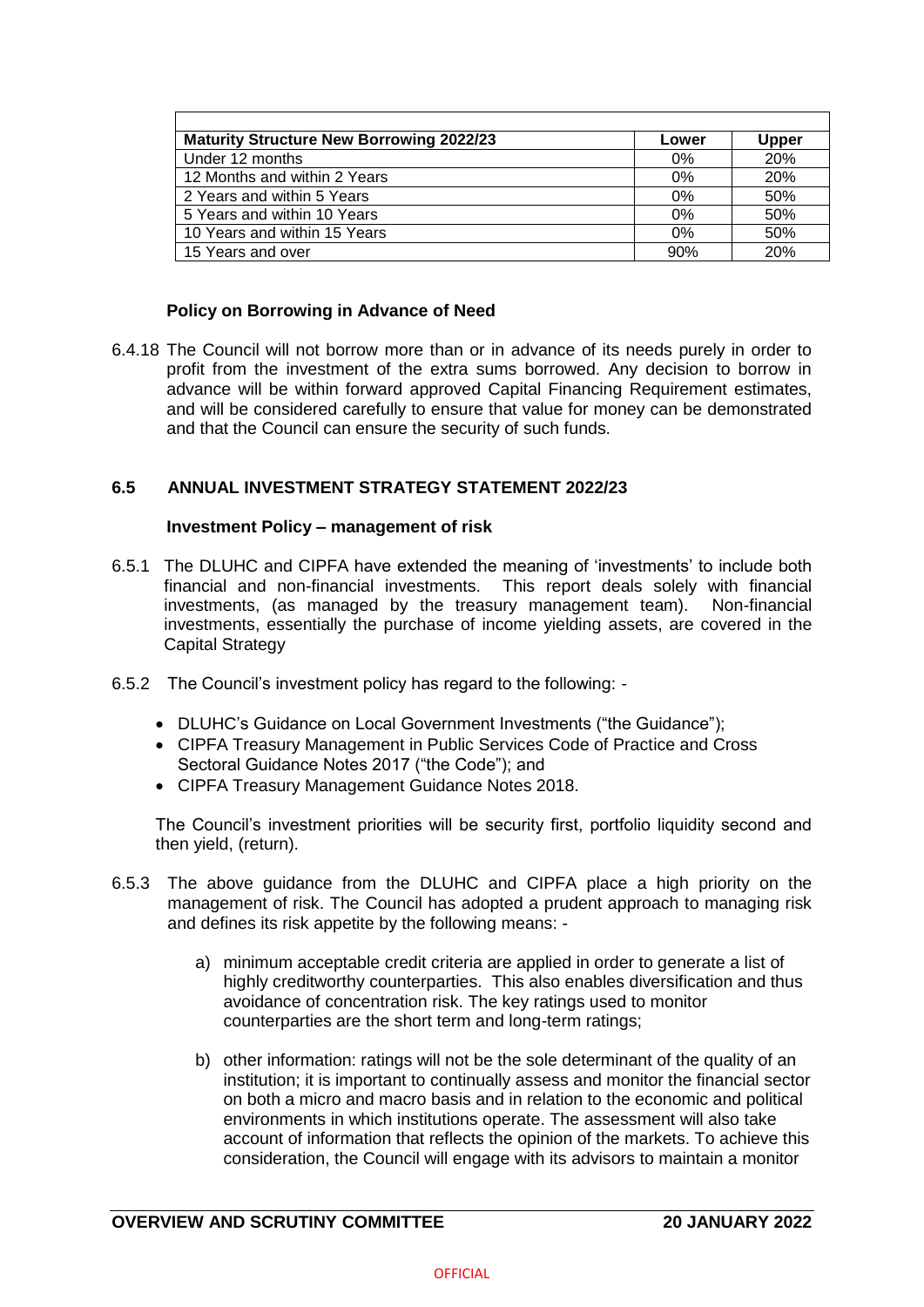on market pricing such as "credit default swaps" and overlay that information on top of the credit ratings;

- c) other information sources used will include the financial press, share price and other such information pertaining to the financial sector in order to establish the most robust scrutiny process on the suitability of potential investment counterparties;
- d) the Council has defined the list of types of investment instruments that the treasury management team are authorised to use:-
	- **Specified investments** are those with a high level of credit quality and subject to a maturity limit of one year.
	- **Non-specified investments** are those with less high credit quality, may be for periods in excess of one year, and/or are more complex instruments which require greater consideration by members and officers before being authorised for use. Once an investment is classed as non-specified, it remains non-specified all the way through to maturity i.e. an 18 month deposit would still be non-specified even if it has only 11 months left until maturity.
- e) **Non-specified investments limit.** The Council has determined that it will limit the maximum total exposure to non-specified investments as being 20% of the total investment portfolio, (£4m);
- f) **Lending limits**, (amounts and maturity), for each counterparty will be set;
- g) the Council will set a limit for the amount of its investments which are invested for **longer than 365 days**;
- h) investments will only be placed with counterparties from countries with a specified minimum **sovereign rating**;
- i) the Council has engaged **external consultants**, to provide expert advice on how to optimise an appropriate balance of security, liquidity and yield, given the risk appetite of the Council in the context of the expected level of cash balances and need for liquidity throughout the year;
- j) all investments will be denominated in **sterling**; and
- k) as a result of the change in accounting standards for 2021/22 under IFRS 9, the Council will consider the implications of investment instruments which could result in an adverse movement in the value of the amount invested and resultant charges at the end of the year to the General Fund. (In November 2018, the DLUHC, concluded a consultation for a temporary override to allow English local authorities time to adjust their portfolio of all pooled investments by announcing a statutory override to delay implementation of IFRS 9 for five years ending 31.3.23)
- 6.5.4 However, the Council will also pursue value for money in treasury management and will monitor the yield from investment income against appropriate benchmarks for investment performance. Regular monitoring of investment performance will be carried out during the year.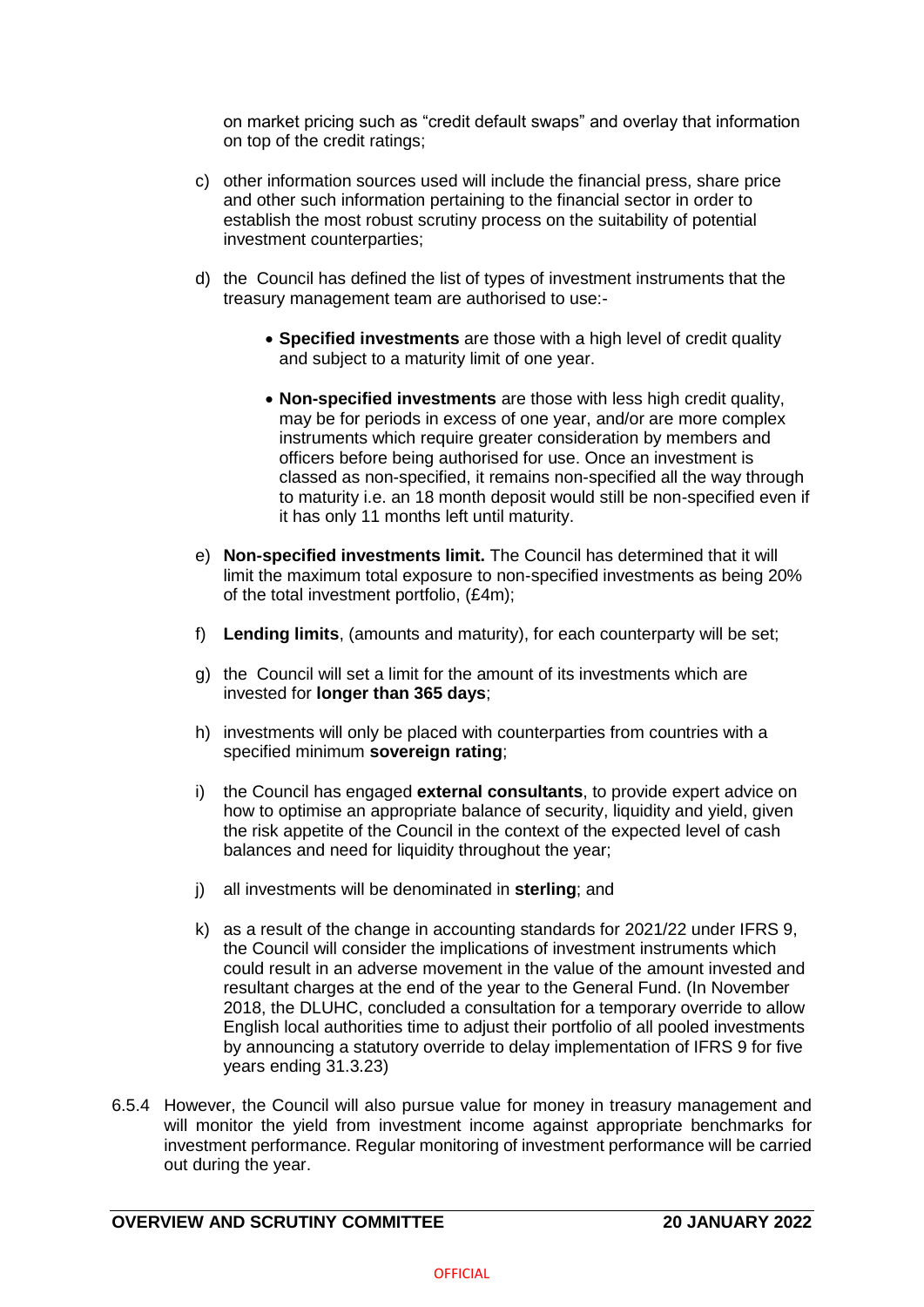# **Changes in risk management policy from last year**

6.5.5 The above criteria are unchanged from last year.

## **Credit Worthiness Policy – Security of Capital and use of credit ratings**

- 6.5.6 This Council applies the creditworthiness service provided by Link Group (Sector). This service employs a sophisticated modelling approach utilising credit ratings from all three main credit rating agencies - Fitch, Moodys and Standard and Poors. The credit ratings of counterparties are supplemented with the following overlays:
	- Credit watches and credit outlooks from credit rating agencies;
	- CDS spreads to give early warning of likely changes in credit ratings:
	- Sovereign ratings to select counterparties from only the most creditworthy countries.
	- (a) This modelling approach combines credit ratings, credit watches, and credit outlooks in a weighted scoring system which is then combined with an overlay of CDS spreads for which the end product is a series of colour code bands, which indicate the relative creditworthiness of counterparties. These colour codes are also used by the Council to determine the duration for investments. The Council will therefore use the counterparties within the following durational bands:

| <b>Colour</b> | <b>Maximum Investment Duration</b>                      |
|---------------|---------------------------------------------------------|
| Yellow        | 5 Years                                                 |
| Purple        | 2 Years                                                 |
| Orange        | 1 Year                                                  |
| <b>Blue</b>   | 1 Year (UK nationalised / semi nationalised banks only) |
| Red           | 6 Months                                                |
| Green         | 100 Days                                                |
| No Colour     | No investments to be made                               |

- 6.5.7 The Link Group creditworthiness service uses a wider array of information than just primary ratings and by using a risk weighted scoring system, does not give undue preponderance to just one agency ratings. Furthermore, by using a risk weighted scoring system, it does not give undue preponderance to just one agency's ratings.
- 6.5.8 Typically the minimum credit ratings criteria the Council use will be a short term rating (Fitch or equivalents) of Short Term rating F1, Long Term rating A-. There may be occasions when the counterparty ratings from one rating agency are marginally lower than these ratings but may still be used. In these, instances consideration will be given to the whole range of ratings available, or other topical market information, to support their use.
- 6.5.9 All credit ratings will be monitored daily. The Council is alerted to changes to ratings of all three agencies through its use of the Link Group creditworthiness service.
	- If a downgrade results in the counterparty / investment scheme no longer meeting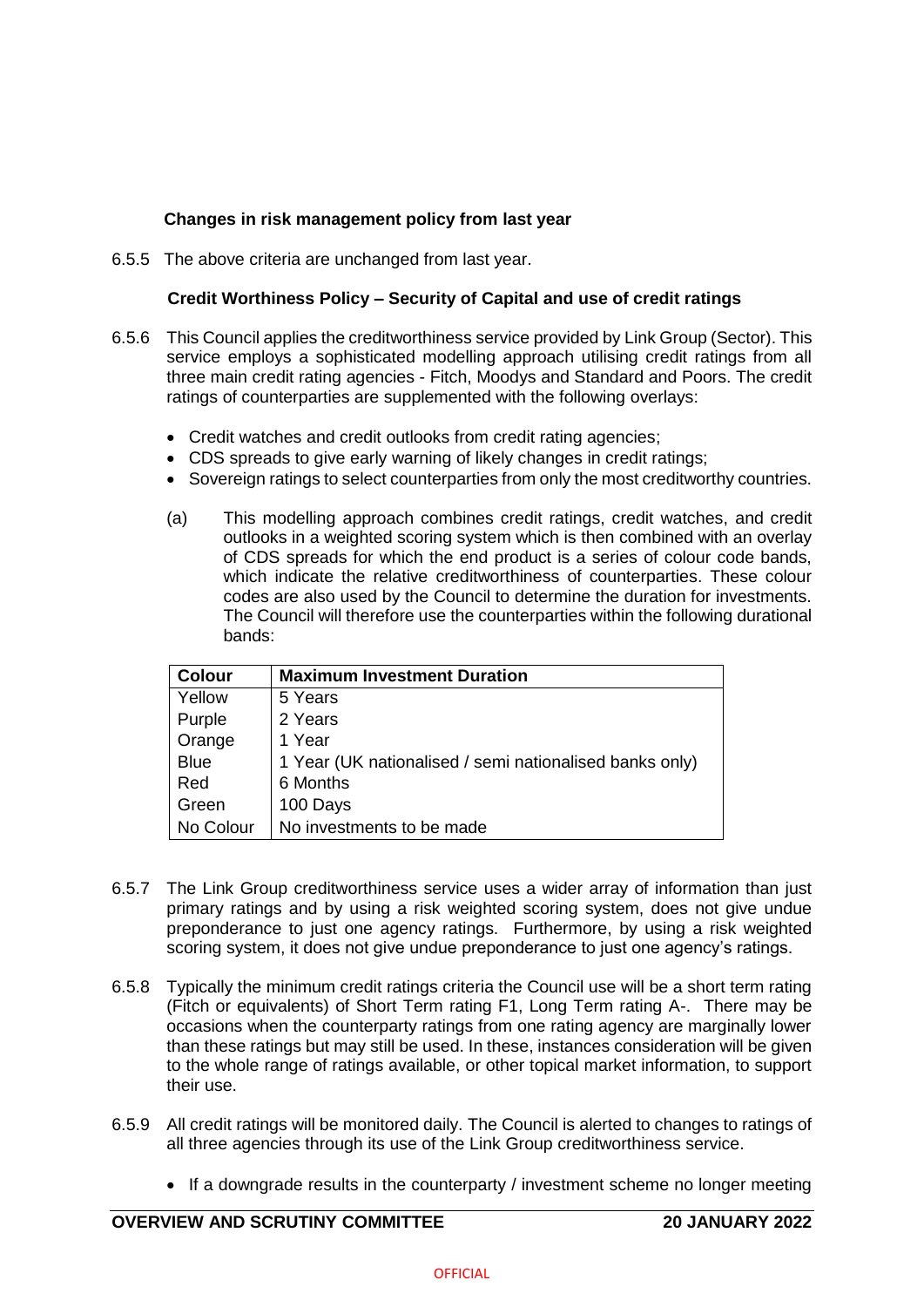the Council's minimum criteria, its further use as a new investment will be with drawn immediately;

- In addition to the use of credit ratings the Council will be advised of information in movements in Credit Default Swap against the iTraxx benchmark and other market data on a weekly basis. Extreme market movements may result in downgrade of an institution or removal from the lending list.
- 6.5.10 Sole reliance will not be placed on the use of this external service. In addition this Council will also use market data and market information, information on government support for banks and the credit ratings of that government support.

## **UK Banks – Ring-fencing**

- 6.5.11 The largest UK banks, (those with more than £25bn of retail / Small and Medium-sized Enterprise (SME) deposits), are required, by UK law, to separate core retail banking services from their investment and international banking activities by 1st January 2019. This is known as "ring-fencing". Whilst smaller banks with less than £25bn in deposits are exempt, they can choose to opt up. Several banks are very close to the threshold already and so may come into scope in the future regardless.
- 6.5.12 Ring-fencing is a regulatory initiative created in response to the global financial crisis. It mandates the separation of retail and SME deposits from investment banking, in order to improve the resilience and resolvability of banks by changing their structure. In general, simpler activities offered from within a ring-fenced bank, (RFB), will be focused on lower risk, day-to-day core transactions, whilst more complex and "riskier" activities are required to be housed in a separate entity, a non-ring-fenced bank, (NRFB). This is intended to ensure that an entity's core activities are not adversely affected by the acts or omissions of other members of its group.
- 6.5.13 While the structure of the banks included within this process may have changed, the fundamentals of credit assessment have not. The Council will continue to assess the new-formed entities in the same way that it does others and those with sufficiently high ratings, (and any other metrics considered), will be considered for investment purposes.

## **Country Limits**

6.5.14 Due care will be taken to consider the exposure of the Council's total investment portfolio to non-specified investments, countries, groups and sectors

> a) **Non-specified investment limit.** The Council has determined that it will limit the maximum total exposure to non-specified investments as being 20% of the total investment portfolio.

> b) **Country limit.** The Council has determined that it will only use approved counterparties from the UK and from countries with a minimum sovereign credit rating of AA- from Fitch. The list of countries that qualify using these credit criteria as at the date of this report are shown in Annex C. This list will be added to, or deducted from, by officers should ratings change in accordance with this policy.

## **Investment Strategy**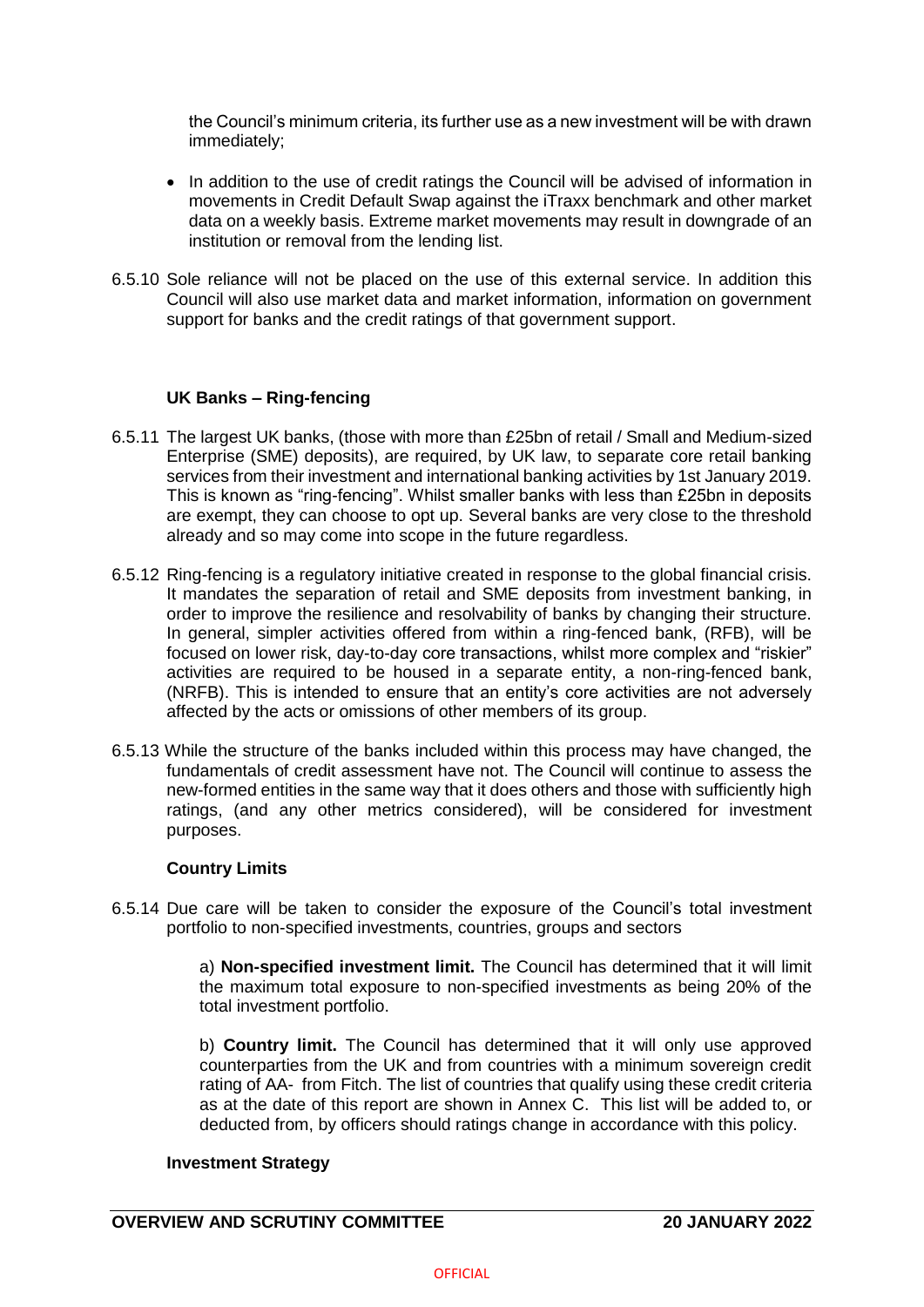- 6.5.15 **In-house funds.** Investments will be made with reference to the core balance and cash flow requirements and the outlook for short-term interest rates (i.e. rates for investments up to 12 months). Greater returns are usually obtainable by investing for longer periods. While most cash balances are required in order to manage daily cash flow requirements, where cash sums can be identified that could be invested for longer periods, the value to be obtained from longer term investments will be carefully assessed:-
	- if it is thought that Bank Rate is likely to rise significantly within the time horizon being considered, then consideration will be given to keeping most investments as being short term or variable;
	- conversely, if it is thought that Bank Rate is likely to fall within that time period, consideration will be given to locking in higher rates currently obtainable, for longer periods.

#### **Investment returns expectations.**

- 6.5.16 Investment rates available remain at low levels as a result of the continuing low Bank Rate. Though the December 2021 Monetary Policy Committee voted to increase the Bank Rate to 0.25%, the first rise since the Covid-19 Pandemic began, this increase will take time to filter through to council investments, as existing investments mature and are replaced. Bank Rate forecasts for financial year ends are:
	- Q1 2023 0.50%
	- Q1 2024 0.75%
	- Q1 2025 1.00%
- 6.5.17 For its cash flow generated balances, the Council will seek to utilise its notice accounts, money market funds and short dated deposits (overnight to three months) in order to benefit from the compounding of interest.

## **Ethical Investment Opportunities**

- 6.5.18 Investment guidance, both statutory and from CIPFA, makes clear that all investing must adopt SLY principals – security, liquidity and yield: ethical issues must play a subordinate role to those principals. Link Group is looking at ways in which Environmental, Social and Governance (ESG) metrics may be incorporated into credit rating agency assessments, and a small but growing number of financial institutions and fund managers are starting to promote ESG products. However, with a lack of consistency and coverage, Link Group continue to review options in this area and will update clients as progress is made, which will be brought forward in future Treasury reporting updates when available.
- 6.5.19 Within the Council's current lending criteria, an ethical money market fund is available to the Council for investment, (details are attached at Annex H) and will continue to be considered, should favourable return rates become available.

## **End of Year Investment Report**

6.5.20 At the end of the financial year the Council will report on its investment activity as part of the Annual Treasury Report.